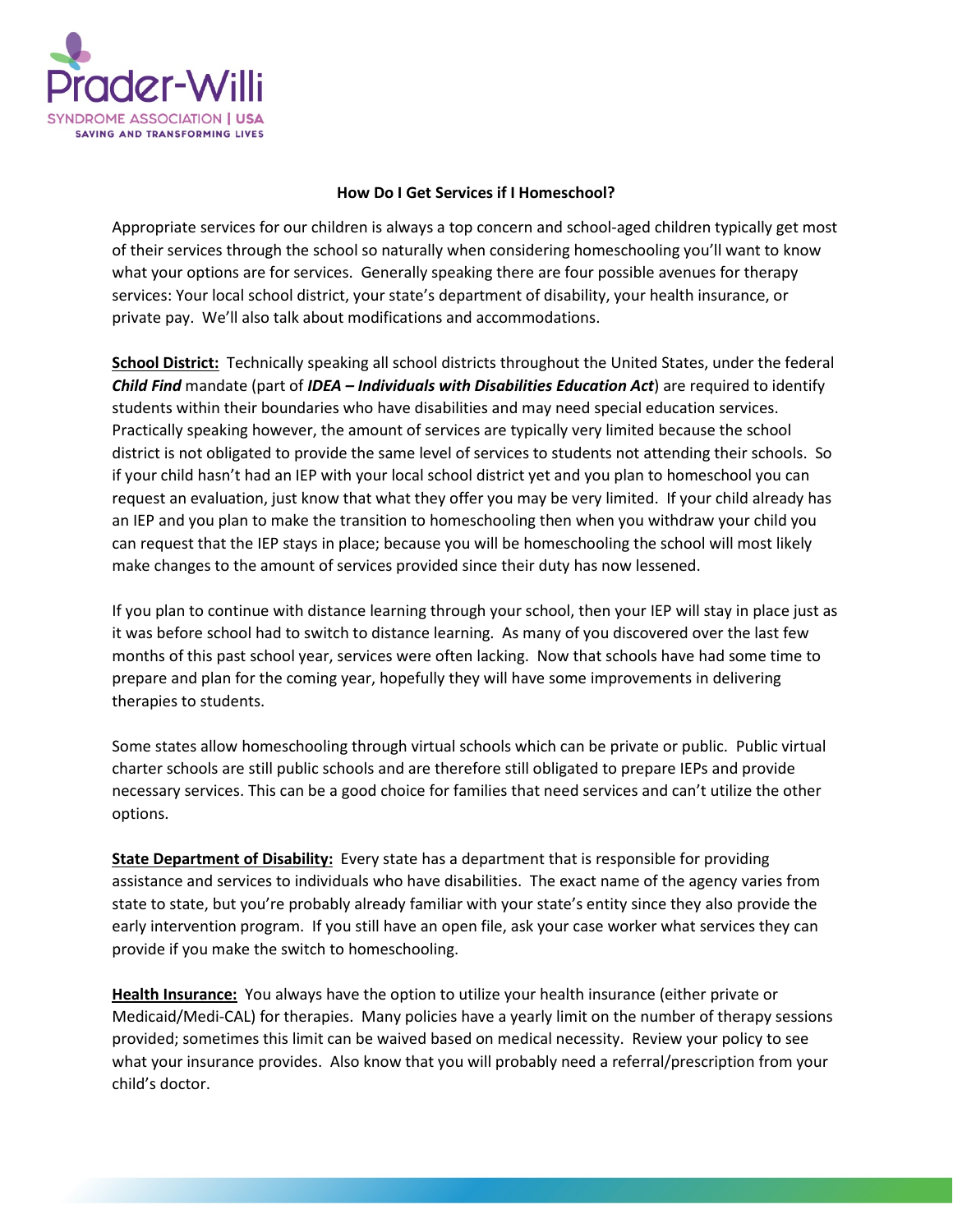

**Private Pay:** Usually a choice of last resort, but if you've exhausted other options or if you prefer more control, you have the option to pay out-of-pocket for therapies.

In addition to formal therapies, or as an alternative, there are a lot of things you can do at home with your child which typically fall under private pay. Horseback riding (even if not officially hippotherapy), swimming, dance classes, music classes, gymnastics, and art classes are all great activities that work on strengthening gross and fine motor skills, and social skills if it's a group activity. If your child is in PT, OT or speech therapy, the therapist should be giving you ideas of things you can do at home in between sessions. Here are some other resources for informal therapy at home:

- [FunDoRoo:](https://www.fundoroo.net/) This is a physical activity program developed by Professor Daniela Rubin, Ph.D, a kinesiologist and PWS researcher. Her program is available as a physical book, kindle book, or as an app. Though it says ages 4-7, it's really good for all ages (even adults).
- [The Out of Sync Child Has Fun:](https://smile.amazon.com/Out-Sync-Child-Has-Revised/dp/0399532714/) This companion to the popular The Out-of-Sync Child is full of activities.
- [Teaching Fundamental Motor Skills:](https://smile.amazon.com/Teaching-Fundamental-Skills-America-Standard/dp/1492521264) This book is designed to demonstrate how to teach motor skills to young children.
- [Sensory Integration \(Addressing Learning Differences\):](https://smile.amazon.com/Sensory-Integration-Addressing-Learning-Differences/dp/0742402681) This book was written for the classroom, but has lots of good ideas that can easily be incorporated into schooling at home.
- [Learn to Move, Moving Up!:](https://www.amazon.com/Moving-Sensorimotor-Elementary-School-Activity-Themes/dp/1934575380/) This is another book written for the classroom, but has actual lessons that incorporate movement skills. There are both preschool and elementary level versions.
- [Super Duper Publications:](https://www.superduperinc.com/) This website has a lot of affordable and fun aides for speech, social skills, gross motor skills, and lots more.

*Note: There are plenty of other resources like these; these are just a small sample to get you started and give you ideas.*

**Accommodations/Modifications:** In addition to therapy services like physical therapy, occupational therapy, and speech therapy, school services also include accommodations (a change in *how* a student learns the material or things to help a student concentrate on the lesson) and modifications (a change to *what* the student learns). Typically when you're at home your child either won't need these or they'll be things that you can easily incorporate. For example some common accommodations in a classroom are things like extra time to complete an assignment, sitting in the front of the class, being allowed to hold a fidget item to concentrate, etc. Some common modifications are things like doing fewer questions on an assignment or doing an easier assignment. If you are distance learning through your school district, any modifications will still need to be approved, but you will have the flexibility to make whatever accommodations help your child learn. If you are homeschooling, the ability to modify assignments will depend on how you are homeschooling; if you are homeschooling through a public or private charter school you will need approval to modify assignments. (Check the homeschooling options